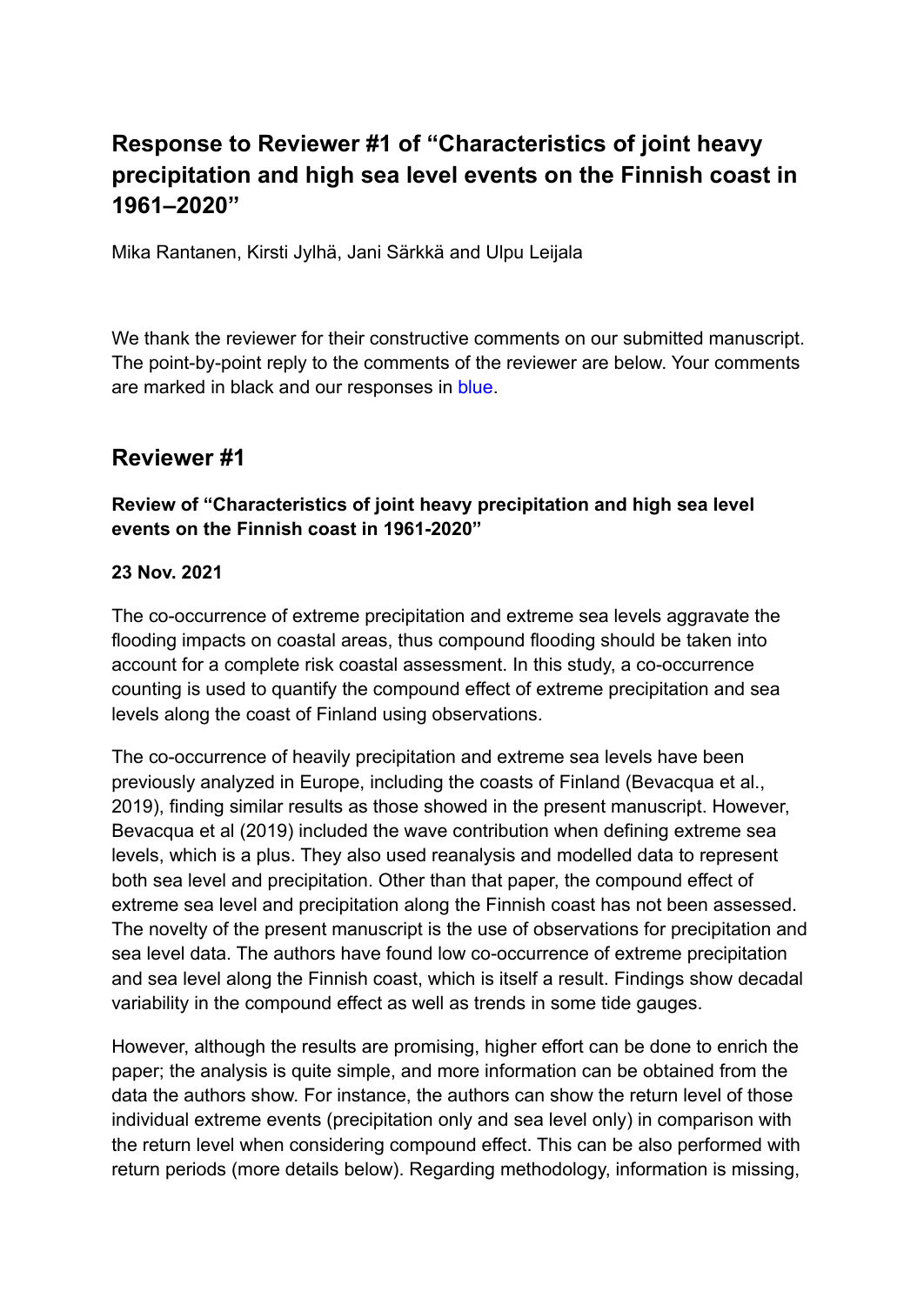and overall, the methodology needs further explanation and can be greatly improved (more details below). Also, I'm not sure if the correlation between compounding effect in precipitation and sea level can be associated with climate patterns; can be an arbitrary association resulting from the low number of compound events found (something to discuss with the authors). Another aspect is the organization of the paper; the introduction and conclusions are mixed up. Finally, I have found that the grammar and language must be revised and notably improved before publishing. Therefore, I think the manuscript is not ready for publication; major revision.

#### **Suggested additions:**

- The co-occurrence of extreme events as counting of simultaneous threshold exceedance is one way of measuring compound effect. Other way that has been extensively used in the literature is the use of compound probability. Although this method is slightly more complicated to implement, it allows to answer some questions such as "what is the return level (or period) of an individual extreme event and how does it change when accounting for compound effect?" In addition, the results can be more easily comparable with previous works that have analyzed the joint return period of precipitation and extreme sea levels in the area (despite differences in the data used). A similar procedure can be found in Bevacqua et al (2019). Another way of enriching the paper would be performing a correlation analysis and significance testing, so the results are more robust. A similar method is used in Hendry et al (2019).

I truly believe that by implementing this type of analyzes, the authors can greatly improve the paper by enriching it with important information not only for the scientific community but also for stakeholders.

Thank you for these useful comments. We agree that calculating the compound probabilities would be indeed a useful way to assess the importance of compound flooding events. However, although the joint probabilities of heavy precipitation and high sea level may be possible to quantify using for example copula-based analysis as done in Bevacqua et al. (2019), it would be a major effort that goes beyond what is possible with our resources for this manuscript.

Nevertheless, in order to answer the question "what is the return level (or period) of an individual extreme event and how does it change when accounting for compound effect" we conducted an extreme value analysis of the extreme precipitation and sea level events. We carried out the analyses separately for single events and compound events, and thus obtained information about how the probability of the events changes when the compound situations are considered.

The extreme events were extracted from the time series using the peaks-over-threshold (POT) method, and then a generalized pareto (GP) distribution was fitted to the extracted extreme events. We considered only the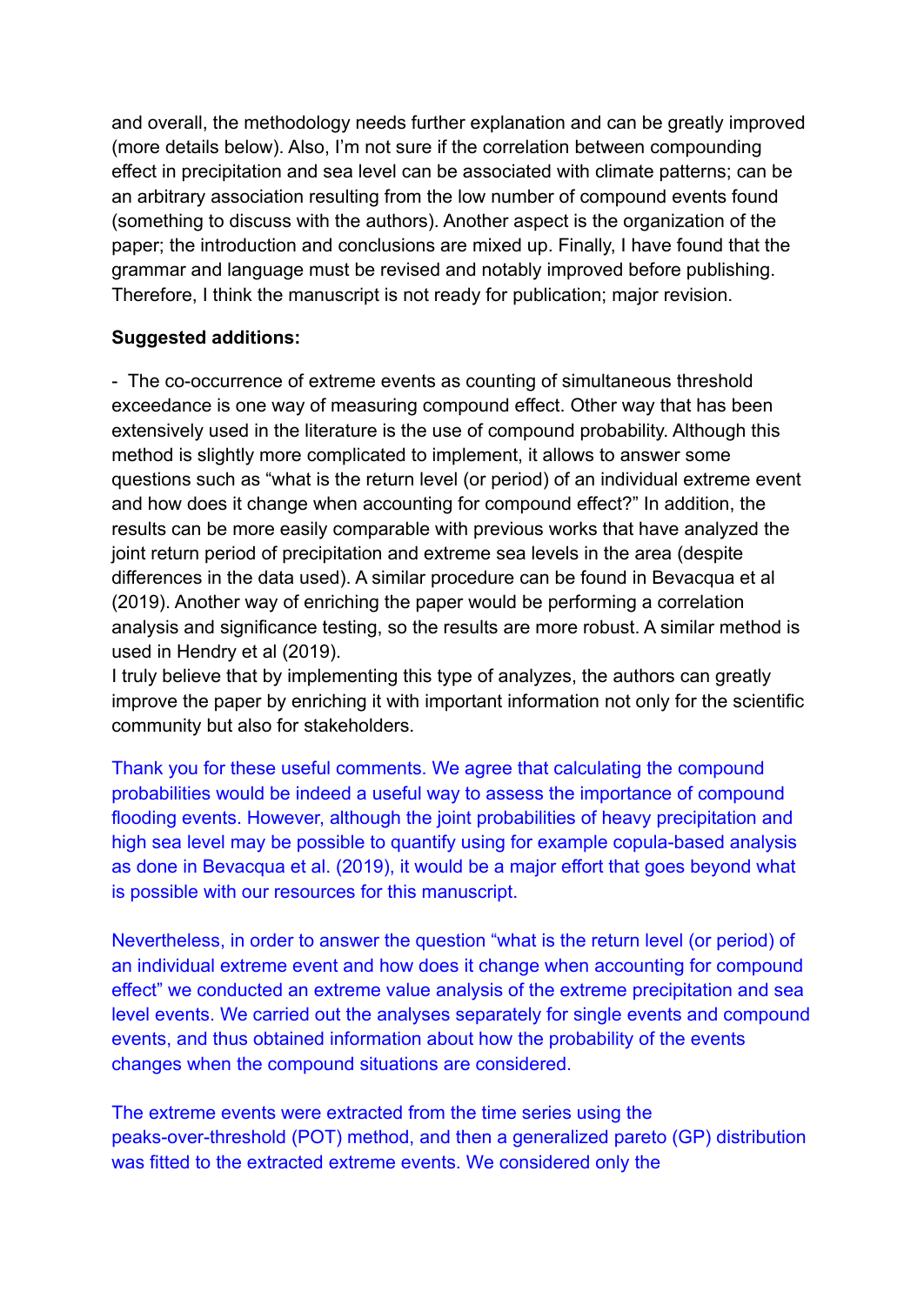September-March time period. An alternative of using block maxima and generalized extreme value (GEV) distribution proved to result in somewhat more uncertain results.

As an example of the results, at the Helsinki tide gauge, the return level of a 10-year heavy precipitation event is 30±3 mm, while for compounding events the return level is 23±3 mm. Thus, when taking into account the compound effect, the probability of the event clearly decreases.

The full documentation of the method, and the results are provided in the revised manuscript. As the extreme value analysis was somewhat unfamiliar for us, our colleague Mikko Laapas carried out the analyses. Thus, he was added as one of the co-authors in the revised manuscript.

#### **Methods**

- When the authors define extreme sea levels and precipitation events (events above .95 or .98 thresholds), do they account for independency between them? If not, an overestimation of the co-occurrence of events could happen; two consecutive extreme sea levels and two consecutive extreme precipitation events driven by the same weather system should be counted as only one compound event.

We took into account the independence of the events. This was stated in the manuscript at lines 181-184. In the cases when compound or single events took place on consecutive days, the largest in magnitude of them was only included in the analysis. Thus, the events have at least 48 hours time distance between each other. We believe that this is a sufficient time distance to consider the events as independent.

- In the manuscript, the authors define co-occurrence as the threshold exceedances occurring simultaneously. They don't define what "simultaneously" mean (is it in the same day? In a 3-day time window?) Since the data is daily resolution, I'm assuming they calculate co-occurrence as the sea level and precipitation exceedances happening in the same day. The authors may consider expanding this overlapping period to, for instance, ±1 or ±3 days (3 days was used in Bevaqcua et al., 2019). This will allow the authors to account for a weather system that caused precipitation one day and extreme sea levels the day after, for example. Also, it will allow to increase the sample size of extreme events co-occurrences, probably.

Thank you for this suggestion. We indeed defined the compound events as exceedances which occur on the same day. We agree that expanding the overlapping period to  $\pm 1$  or  $\pm 3$  days could be relevant when ensuring the independence of the events.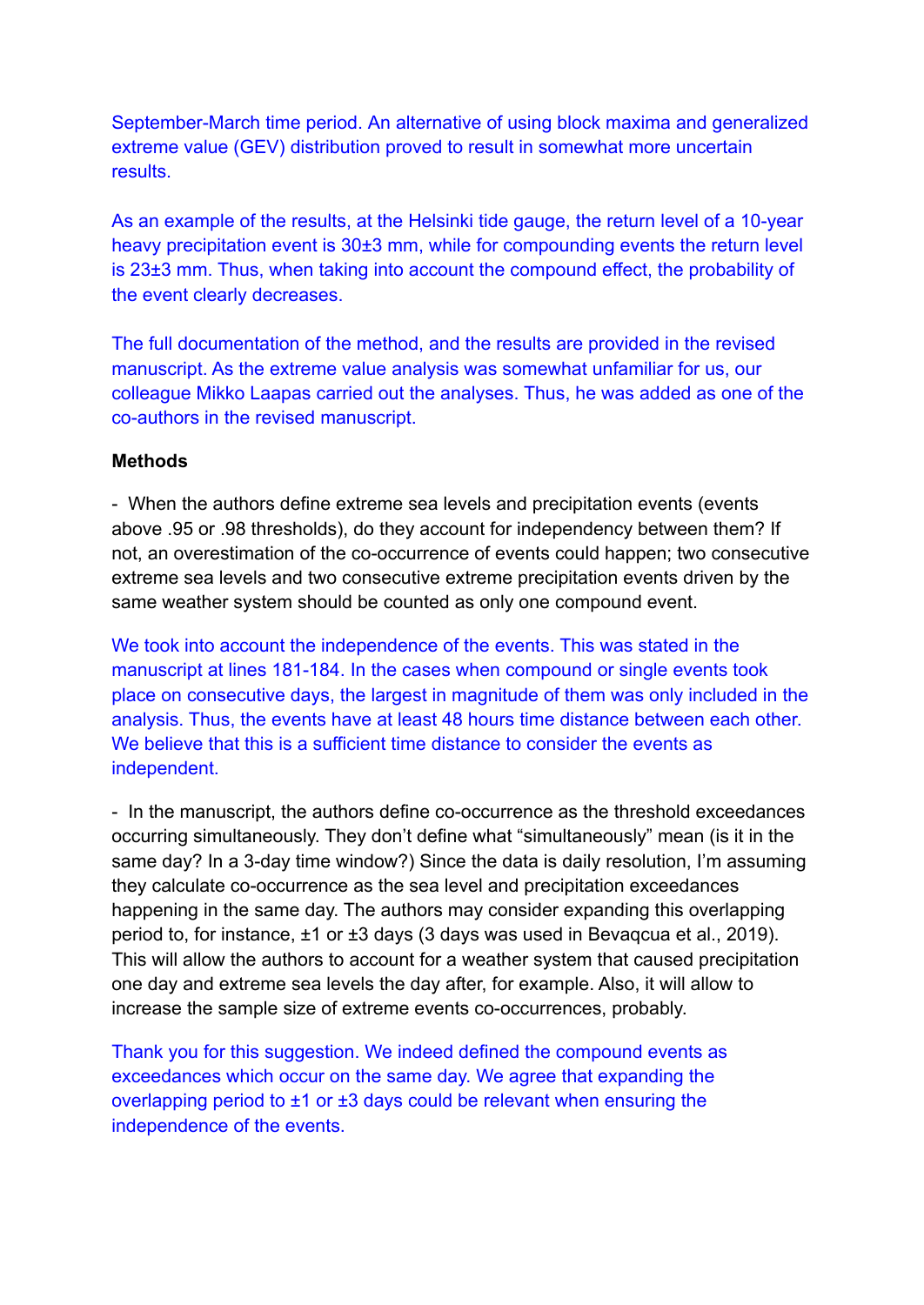However, regarding the compound events, the closer they occur to each other, the more relevant they are impact-wise. For example, if the high sea level occurs two days after the heavy precipitation, the impacts of the event may not be amplified.

In addition to complicating the interpretation of the impacts, expanding the time window would also know subjective choices as to which of the consecutive days would be chosen as the actual time of the event.

it would also lead to subjective choices about which of the consecutive days to choose as the actual time of the event.

For these reasons, we decided to stick with the original simple definition of event co-occurrences, and we define the events to occur during the same day. Please note that we indeed take into account the independence of the events (see the previous response).

- Since the compound effect of precipitation and sea level has been assessed through a counting method, the authors couldn't assess the significance of the co-occurrence. I suggest to calculate the Kendall's rank correlation, which captures non-linear relationships, as performed in previous works (Hendy et al., 2019).

As suggested, Kendall rank correlation coefficients between the precipitation and maximum sea level have been added to Figure 1, similarly as in Hendry et al. (2019). Brief discussion on the rank correlations is provided in the results at line 278.

- Did the authors tested other time periods for the accumulated precipitation?

We did not test other time periods than the one-day (24-hour) time period. The precipitation on each day is accumulated over 06-06 UTC time period, which is the standard observation period for precipitation used by the Finnish Meteorological Institute.

#### **Minor comments:**

- Line 4: in line 4 the authors define "compound events" but they already used this concept word in the line before. I would define it before using it.

The word "compound event" is now defined at the first line of the abstract.

- Lines 3 to 5 sound redundant.

We rephrased the sentence on lines 3-5 to remove the redundancy.

- Line 23: It doesn't have to be anomalous to be a compound event.

The word "anomalous" has been replaced with "multiple".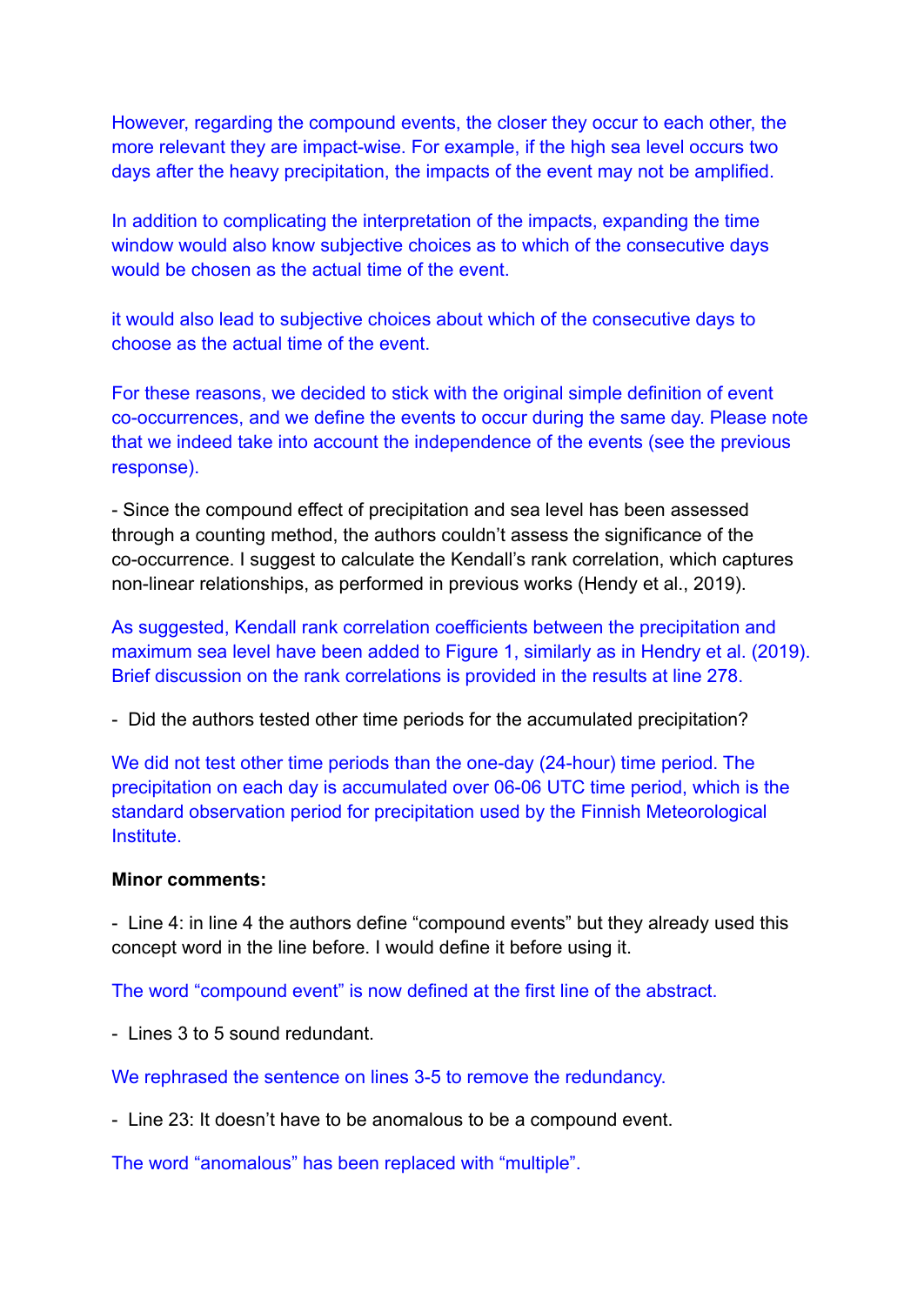- Lines 59 to 60: Why are the probabilities of coastal floods increasing? Is that the result of surges, waves, mean sea level rise, or a combination of all of them?

The main cause for the increasing flood probabilities is the mean sea level rise. On the Finnish coast it is counteracted by the land uplift, which is smallest on the south coast. There are no clear indications of increase in surges or waves in the future (Pellikka et al., 2018).

We added a sentence "Due to global sea level rise, ..." to line 59.

Pellikka et al., (2018): https://www.sciencedirect.com/science/article/abs/pii/S0278434316302060

- Line 87: What kind of data is included in the reanalysis data?

The ERA5 reanalysis data includes meteorological fields which were used to study the synoptic situations during the compound events. We used instantaneous mean sea level pressure, total column water and 10-meter wind speed data at 0.5° horizontal resolution. This information is described in Section 2.3.

- Line 91: "*In total there are 14 tide gauges on the Finnish coast, but only nine of them were used in this study*", why is that?

The sea level of the neighboring tide gauges is highly correlated with each other. Thus, using all of the 14 tide gauges is not necessarily needed. We selected the nine tide gauges which we believe are representative of the sea level variations at the coastline, because they are located in different sub-basins of the Baltic Sea. In addition, one of the five tide gauges which were not used in this study is Porvoo tide gauge. It was established in 2014, so its period of record is very short.

- Line 95*:* I would recall here that this is the highest value over 12 hours.

The observation period used in both sea level and precipitation is 24 hours. This is now added to line 123.

- Line 98: previous works have recommended not to use a linear trend to detrend sea level time series (Arns et al., 2013).

We believe that this may concern mostly the global sea level time series. In Finland, the relative sea level rise (mean sea level rise minus land uplift) has proceeded mostly linearly, as the land uplift has exceeded mean sea level rise until the end of 20th century. In earlier studies, such as Johansson et al. (2014), these long-term trends have been removed simply by subtracting the linear trend. We follow this procedure. In the revised manuscript, we added a mention of the linear assumption to line 130.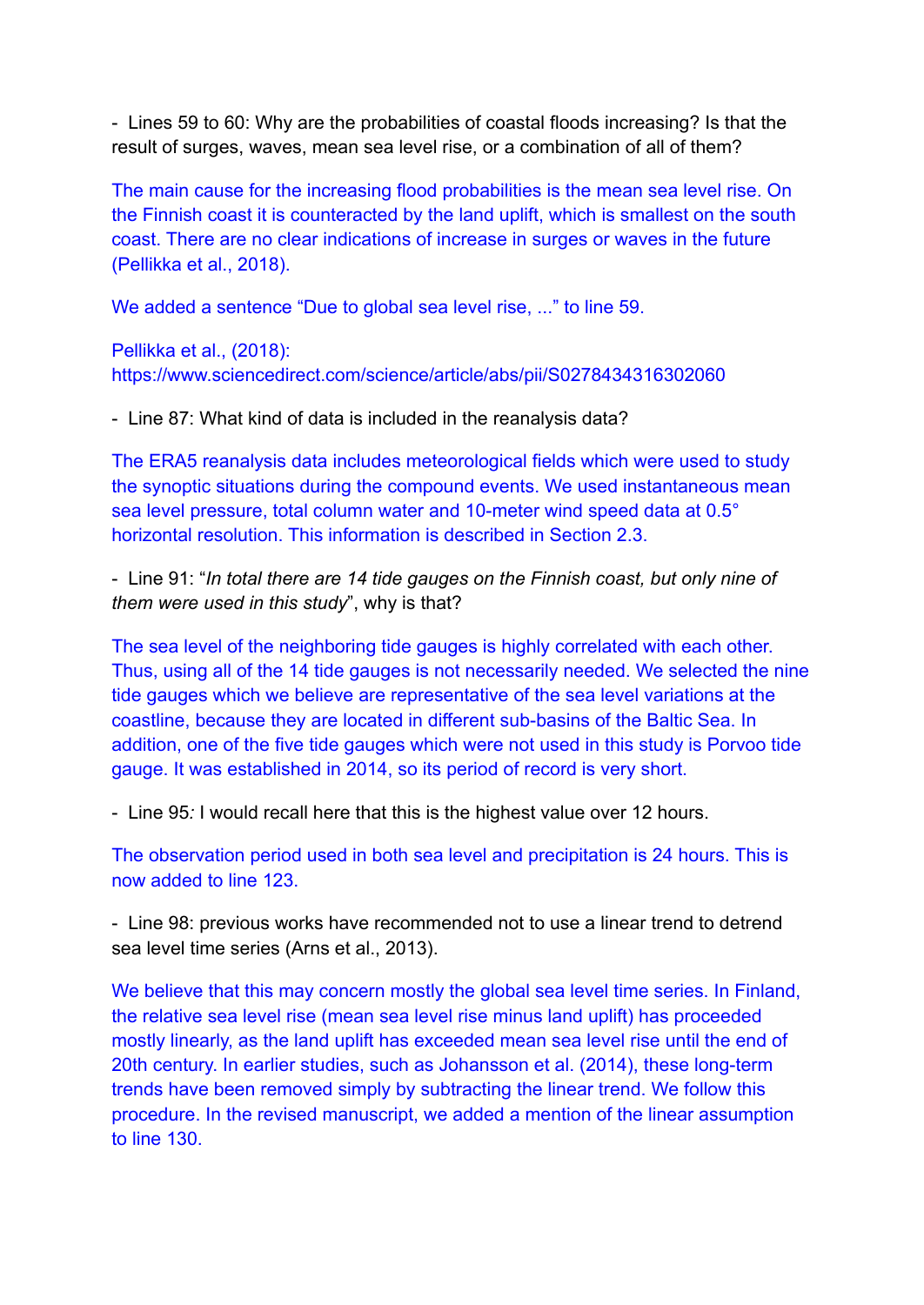- Line 110: Why do you use another precipitation dataset near the borders? Also, I would indicate that FMIClimGrid are observations at the beginning of the paragraph.

Station records from the surrounding countries, i.e., Sweden, Norway, Estonia, and Russia, were used by Aalto et al. (2016) to improve the quality of the FMIClimGrid dataset near border regions. Aalto et al. (2016) downloaded these records from the European Climate Assessment & Dataset (ECA&D) database.

In our study, we used only the FMIClimGrid dataset for precipitation data. To avoid further confusion, we have removed the sentence related to the European Climate Assessment & Dataset and shortened the paragraph (see below). We also added a note that FMIClimGrid is an observational dataset only and does not utilize a numerical weather prediction model as done in reanalysis datasets.

"For precipitation observations, we used a daily gridded dataset called FMIClimGrid (Aalto et al., 2016). Along with several other meteorological variables, FMIClimGrid contains precipitation in a 10 km x 10 km grid, spanning from 1961 to present. The gridding has been done with an interpolation method called kriging (Matheron, 1963; Goovaerts, 1999). As external predictors for the kriging, the elevation of the station, its relative altitude, and its proximity to the nearest sea and lakes were used. We emphasize that FMIClimGrid is an observational dataset only and does not utilize a numerical weather prediction model as done in reanalysis datasets. See more information of the dataset from Aalto et al., (2016)."

Aalto et al. (2016): New gridded daily climatology of Finland: Permutation-based uncertainty estimates and temporal trends in climate. <https://doi.org/10.1002/2015JD024651>.

- Line 111: *"but the number of stations has decreased towards the 21th century due to the automation of the measurement protocol",* this needs more explanation.

This sentence is related to the FMIClimGrid precipitation dataset. In Aalto et al. (2016) they say that the raw observations used for the creation of the gridded dataset were decreased towards the 21th century because of the automation of the measurement protocol.

To avoid further confusion between the original precipitation dataset and the data used in our study, we decided to remove these sentences from the revised manuscript.

- Line 159: Do you consider a time window between threshold exceedances to assure independency?

Yes. We applied an algorithm which seeks events which take place on consecutive calendar days. In the case of single events, only the calendar day which had the largest sea level or precipitation was included in the analysis. In the case of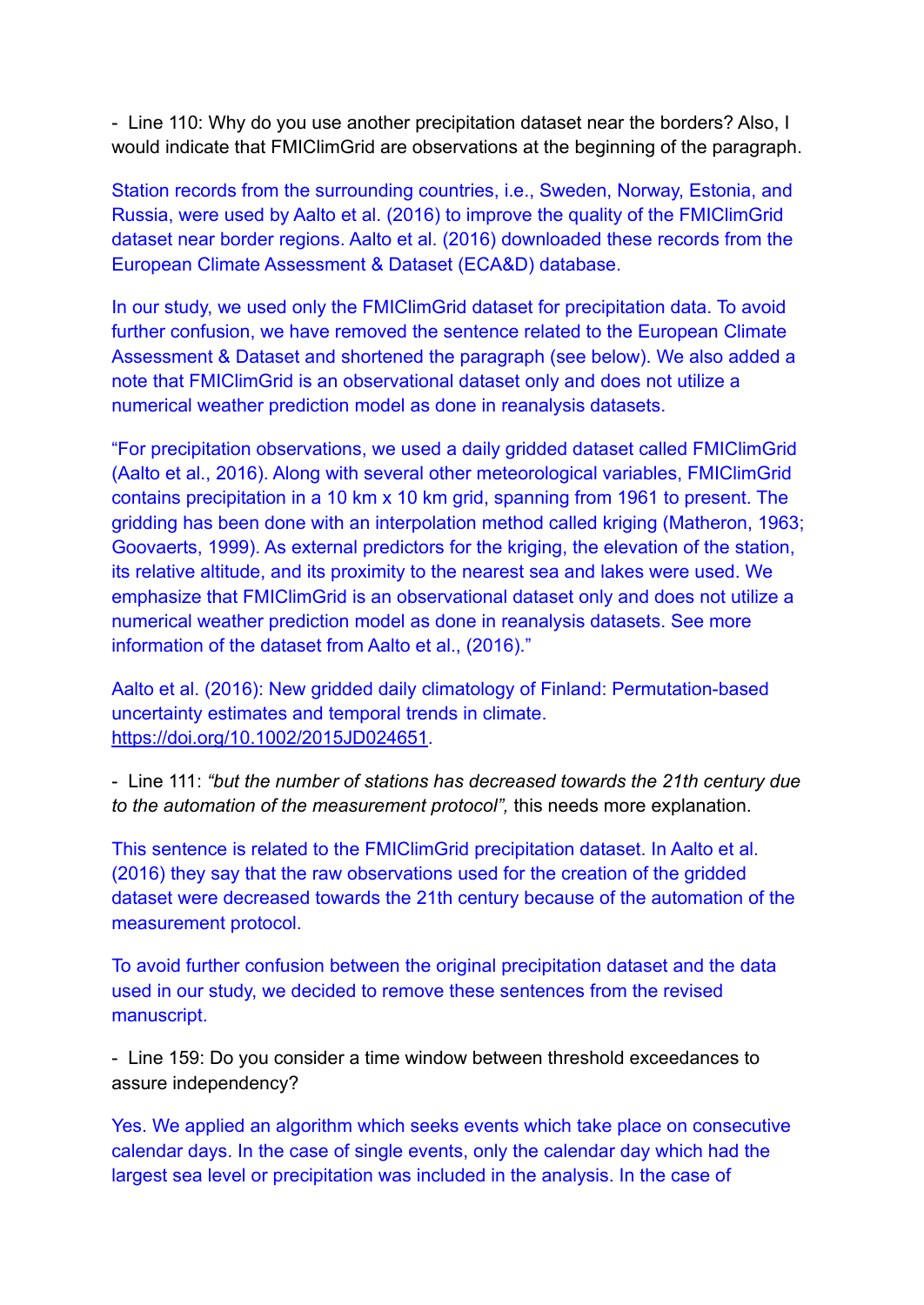compound events, the day with highest sea level was included in the analysis. However, compound events rarely took place on consecutive calendar days, so the effect of this declustering algorithm was negligible. Thus, the events examined in this study have at least 48 hour time distance with each other. Therefore, we believe the events can be considered as independent events with reasonably good approximation. This methodology is written in Section 3.1.

- Line 167: How many of those compound events have happen in the same year? That could be relevant when calculating the correlation with climate indices.

Figure 5 of the manuscript shows the number of compound events happening in the same year. The number ranges from 0 to 12.

- Line 166: *"When calculating the numerical values corresponding to the percentiles of precipitation, also days with no precipitation were taken into account"*, Why?

We calculated the percentile thresholds of maximum sea level from all calendar days. Therefore, for the sake of consistency, also the precipitation thresholds were calculated from all calendar days, including those with no precipitation.

- Line 167: if HL represents events over a higher threshold, all the events included in HL should be also included in EL. Then, how is it that there are more events in HL than in EL?

Indeed, HL events are also included in the EL events. However, the numerical values at line 167 represent the threshold values used to define EL and HL events, not the number of events. The numerical threshold for HL events is naturally higher than that for EL events. We state at line 204 that the group of EL events include also HL events.

- Line 170: The authors may want to allow a time window between extreme precipitation and extreme sea level to consider co-occurrence, taking into account the lag in the storm. This is, the same storm can cause an extreme precipitation one day, and extreme water level the day after. This probably will increase the number of co- occurrences.

Thank you for this suggestion. We indeed defined the compound events as exceedances which occur on the same day. We agree that taking into account the lag between the precipitation and sea level could possibly increase the number of events. However, for example Hendry et al. (2019) found the majority of the sites in the UK to have the maximum correlation between daily skew surge and daily river discharge at the 0-day lag (i.e. on the same day). Although we did not investigate the lagged correlations, selecting the same day is a reasonable choice. This is also in line with the paper by Bengtsson (2016) who also studied the extreme events occurring only on the same day.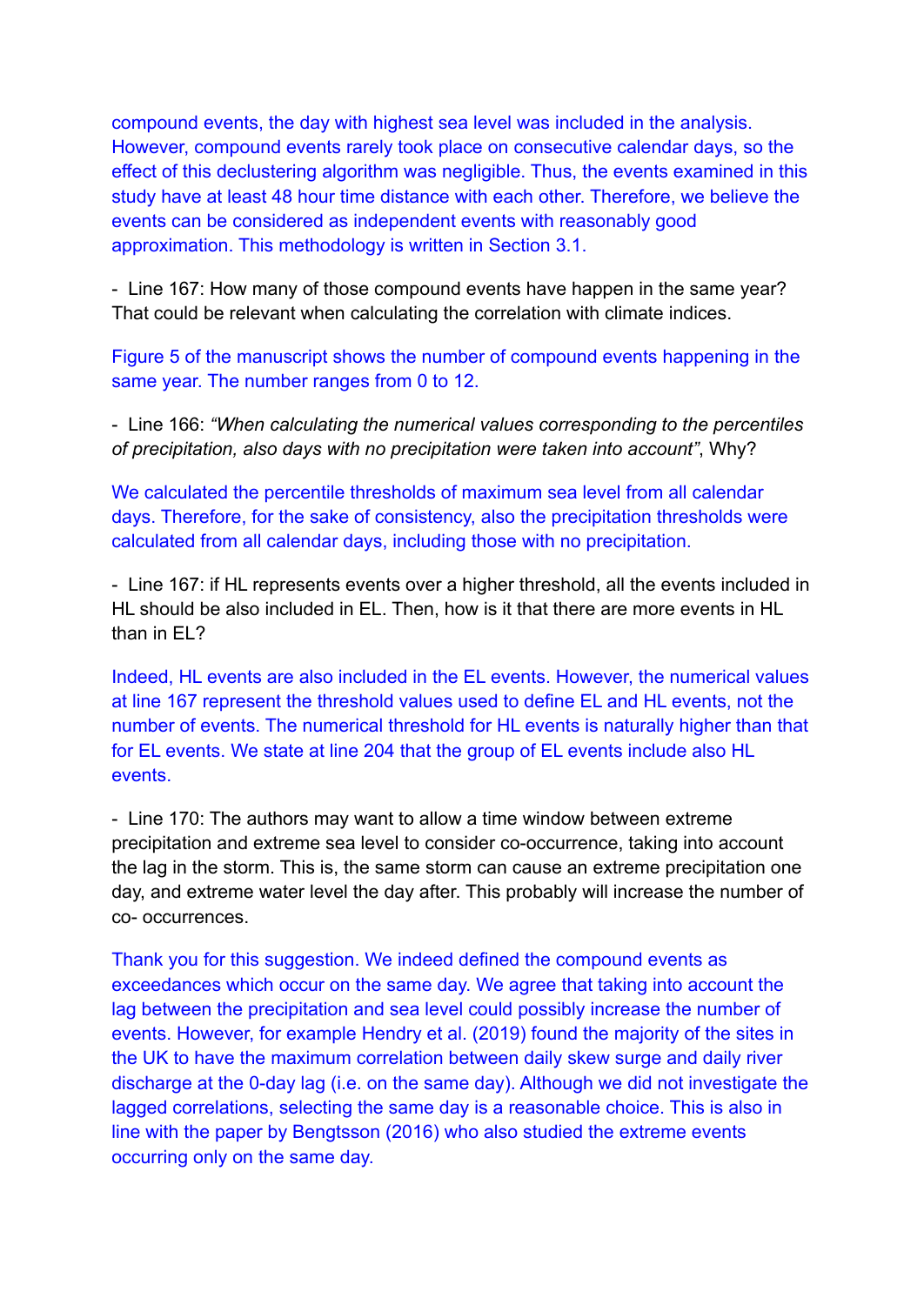In addition, as already stated in the 3rd response of this letter, the interpretation of the events would become more complicated. Allowing a lag would also mean that all the compound events and therefore all the analyses presented in the manuscript would have to be repeated. This is a major effort that we chose not to make at this point.

However, we added a note on this issue to paragraph 5.1 (Limitations of the analysis) so that the readers can take it into account.

Hendry et al. (2019): <https://doi.org/10.5194/hess-23-3117-2019> Bengtsson (2016): <https://doi.org/10.1002/hyp.10815>

- Line 185: have the authors calculated the trends on the extreme events alone or over the co-occurrences?

We calculate the trends and their statistical significance for both extreme events alone and also for the compound events. For compound events, the statistically significant trends are shown in Fig. 5. For extreme events alone, they are shown in the Appendix figures A1 and A2.

- Line 221: highest sea level variability doesn't imply higher sea level values.

This is true. In principle higher variability can mean higher frequency but smaller amplitude. We removed the word "thus" from line 277.

- Line 275: Have the authors tested if the composite maps for compound events are statistically different from the composite maps of non-compound events? The composite maps of total column of water and 10-metre wind speed for sea level only and for compound look very similar. The fact that the number of observations is notably smaller in the compound composite map (N= 27) in comparison with sea level only (N= 221), could lead into differences between the composite maps. Thus, the differences showed in Figure 6 and Figure 7 between the compound and sea level only maps can be derived from the number of observations rather than from physical process.

We used a two-sided T-test to calculate whether or not the samples of compound events and non-compound events result in identical maps. We added stippling to the maps to indicate where the averages across the non-compound events are statistically different from those of the compound events.

Furthermore, we also use compound and non-compound events from the nearby stations to increase the sample sizes used to produce the composite maps. Thus, for Kemi composite, we also use events from the Oulu tide gauge (Fig. 7 in the revised manuscript). For Hamina composite, we also use events from the Helsinki tide gauge (Fig. 8). Duplicate events were naturally neglected.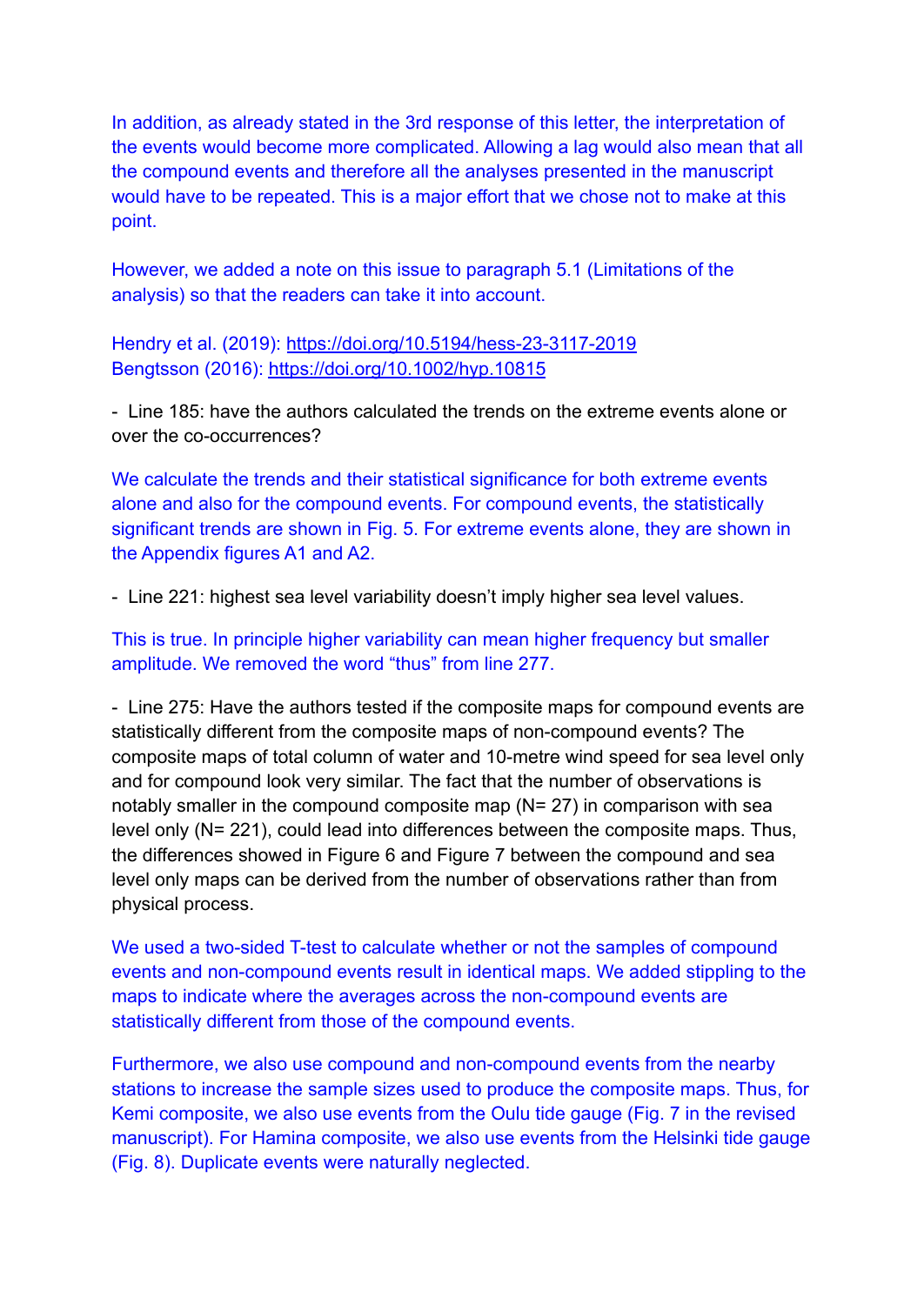- Line 320: One can argue that, with only 44 to 66 compound events (EL), and knowing a weak dependence between precipitation and extreme sea level in the region, the correlation between compound events and circulation patterns is arbitrary. Also, despite being statistically significant the correlation coefficients are generally small (Figure 8).

The total number of EL compound events at the tide gauges varied actually from 97 (Pietarsaari) to 165 (Kaskinen and Kemi). The annual numbers are shown in Figure 5. Howerer, the reviewer still makes a valid point. The number of events reflects naturally the threshold used to define the event: the higher is the threshold, the fewer events there are. The choice of the threshold is somewhat subjective; for EL we wanted to have a reasonably low threshold to ensure enough events.

The annual occurrence of the events is not normally distributed, but the distributions resemble more Poisson distribution. For this reason, we used the Spearman rank correlation because it is nonparametric and does not assume normal distribution in the datasets.

In the revised manuscript, we mention that the correlation coefficients are generally small. Even so, the results are in line with the previous findings on atmospheric circulation patterns. Thus, we think that the correlation coefficients still reflect the real physical connection between the events and the atmospheric circulation.

- Line 376: can you illustrate this idea with an example in Finland?

We recognize that there are very few documented examples from Finland. In the stormwater management plan of the City of Turku, they mention pluvial flooding together with high sea level (coastal flooding) as one of the concrete challenges in the stormwater management.

We rephrased the sentence to "Nevertheless, high sea level together with high precipitation might cause notable impacts even if the variables are not particularly extreme in isolation."

- Line 403: *"The high sea level causes coastal flooding which is directly connected to the sea"*, I believe this sentence is redundant.

This sentence has been removed.

- Line 404: Section 5.3n looks more Introduction to me.

We moved Section 5.3 to Introduction with some small modifications to the text.

- Line 424: "rarely" means "some", can you cite them? Have they found similar results?